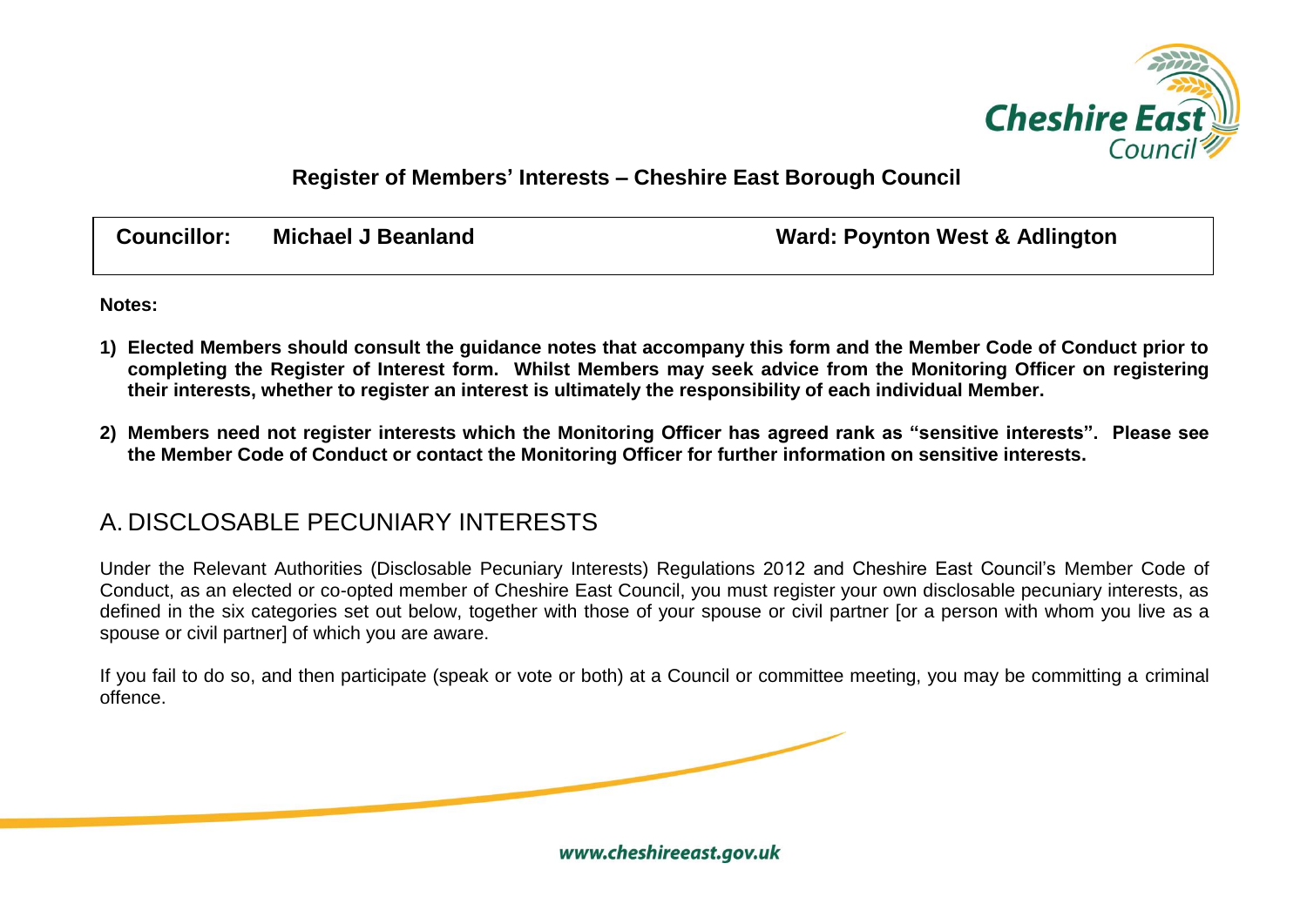| Subject                                                                                                                                           | Prescribed description                                                                                                                                                                                                                                                                                                                    | Details of Interest                                                                   | Person with the interest<br>(Member/spouse/civil partner) |
|---------------------------------------------------------------------------------------------------------------------------------------------------|-------------------------------------------------------------------------------------------------------------------------------------------------------------------------------------------------------------------------------------------------------------------------------------------------------------------------------------------|---------------------------------------------------------------------------------------|-----------------------------------------------------------|
| <b>Employment</b><br>(1)<br>Note: show every employment that<br>has to be declared for income tax<br>purposes                                     | Employment, office, (job), trade,<br>business or vocation you, your spouse<br>or civil partner have, for which you, your<br>spouse or civil partner receive any<br>benefit or gain (i.e. profit, salary or<br>benefit in kind)                                                                                                            | <b>School Business Manager</b><br>Lacey Green Primary Academy<br>Wilmslow<br>Cheshire | Member                                                    |
| Note: Where any office is held, give<br>the name of the person/body which<br>made the appointment                                                 | Include a short description of the activity<br>e.g. 'Accountant' or 'Farmer' and the<br>name of any employer or body, firm or<br>company which you, your spouse or civil<br>partner own or in whose securities you,<br>your spouse or civil partner have any<br>beneficial interest. This must include any<br>remuneration as a Director. | <b>Administration Officer</b><br><b>Civic Hall Poynton</b><br>Cheshire                | Spouse                                                    |
| (2) Sponsorship<br>Note: state the amount or value of<br>any payment/expenses received.<br>Payments include expenses paid<br>by a political party | Any person or body (other than the<br>Borough Council) who has made any<br>payment to you in respect of your<br>election or any expenses you have<br>incurred in carrying out your duties as a<br>Borough Councillor. Please also include<br>any payment or financial benefit<br>received from a Trade Union.                             | Election expenses paid by<br>Conservative Party (approx. £100)                        | Member                                                    |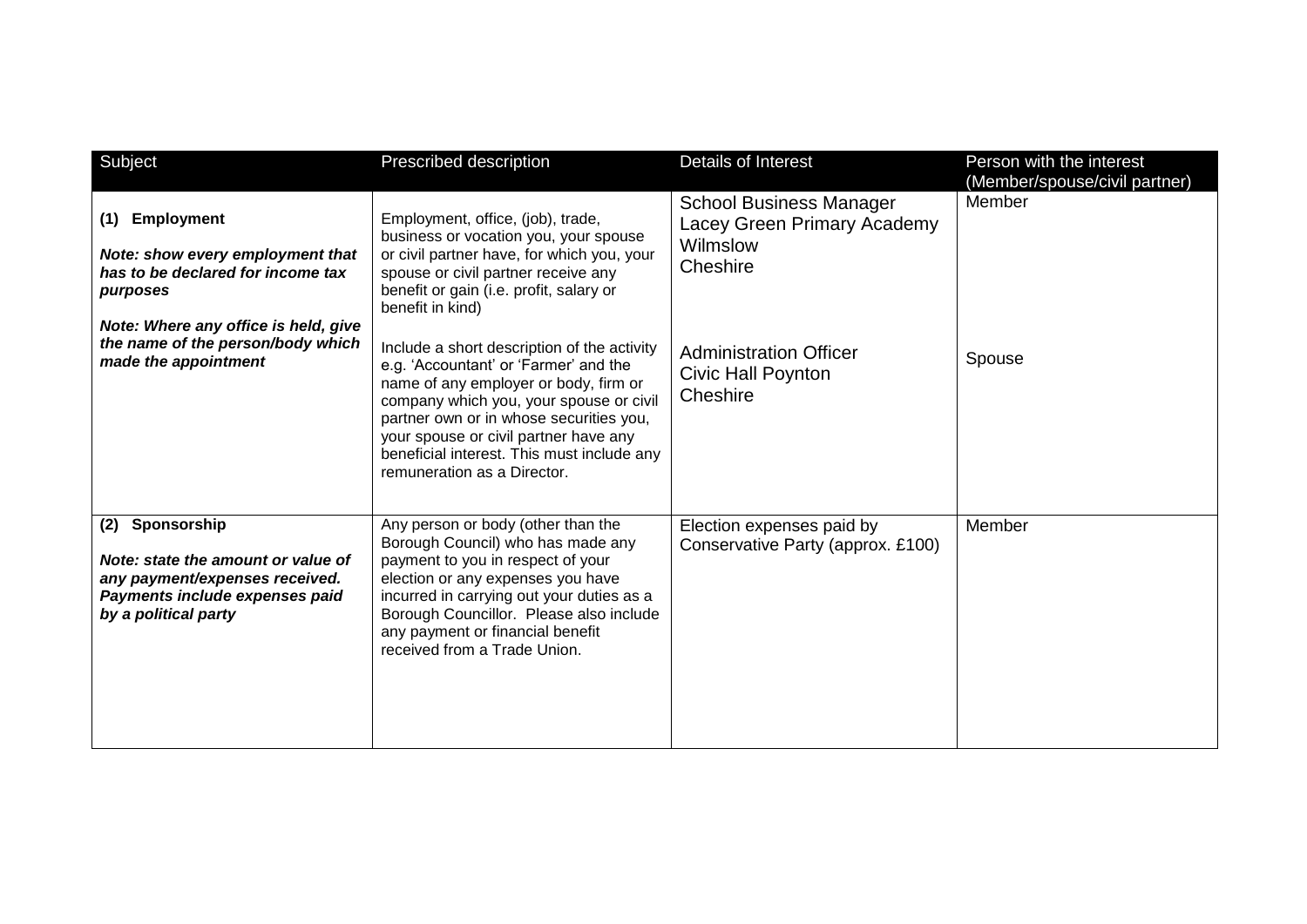| <b>Subject</b>                                                                                                                                                        | <b>Prescribed description</b>                                                                                                                                                                                                                                                                                                                                                                                                                                                                                                  | <b>Details of Interest</b> | <b>Person with the interest</b><br>(Member/spouse/civil partner) |
|-----------------------------------------------------------------------------------------------------------------------------------------------------------------------|--------------------------------------------------------------------------------------------------------------------------------------------------------------------------------------------------------------------------------------------------------------------------------------------------------------------------------------------------------------------------------------------------------------------------------------------------------------------------------------------------------------------------------|----------------------------|------------------------------------------------------------------|
| (3) Securities<br>Note: It is not necessary to declare<br>the nature or size of the holding,<br>simply the name of the company or<br>other body.                      | Please give details of any body which<br>has a place of business or owns land in<br>the Borough Council's area and in which<br>you, your spouse or civil partner have a<br>beneficial interest (a shareholding) of<br>more than £25,000 (nominal value) or<br>more than 1/100th of the total share issue<br>of that body (whichever is the lower) or if<br>there is more than one class of share.<br>the total nominal value of shares in any<br>class of that body of more than 1/100th of<br>the total shares of that class. | <b>None</b>                | <b>Member and Spouse</b>                                         |
| <b>Contracts for Goods, Works or</b><br>(4)<br><b>Services with the Council</b><br>Note: This relates to any current or<br>ongoing contract for goods and<br>services | Please give details of any current,<br>existing contracts for goods, works or<br>services between the Borough Council<br>and you, your spouse or civil partner any<br>body, firm or company by which you,<br>your spouse or civil partner are<br>employed or which you, your spouse or<br>civil partner own or in which you, your<br>spouse or civil partner have a beneficial<br>interest, referred to at 3 above.                                                                                                            | None                       | Member and Spouse                                                |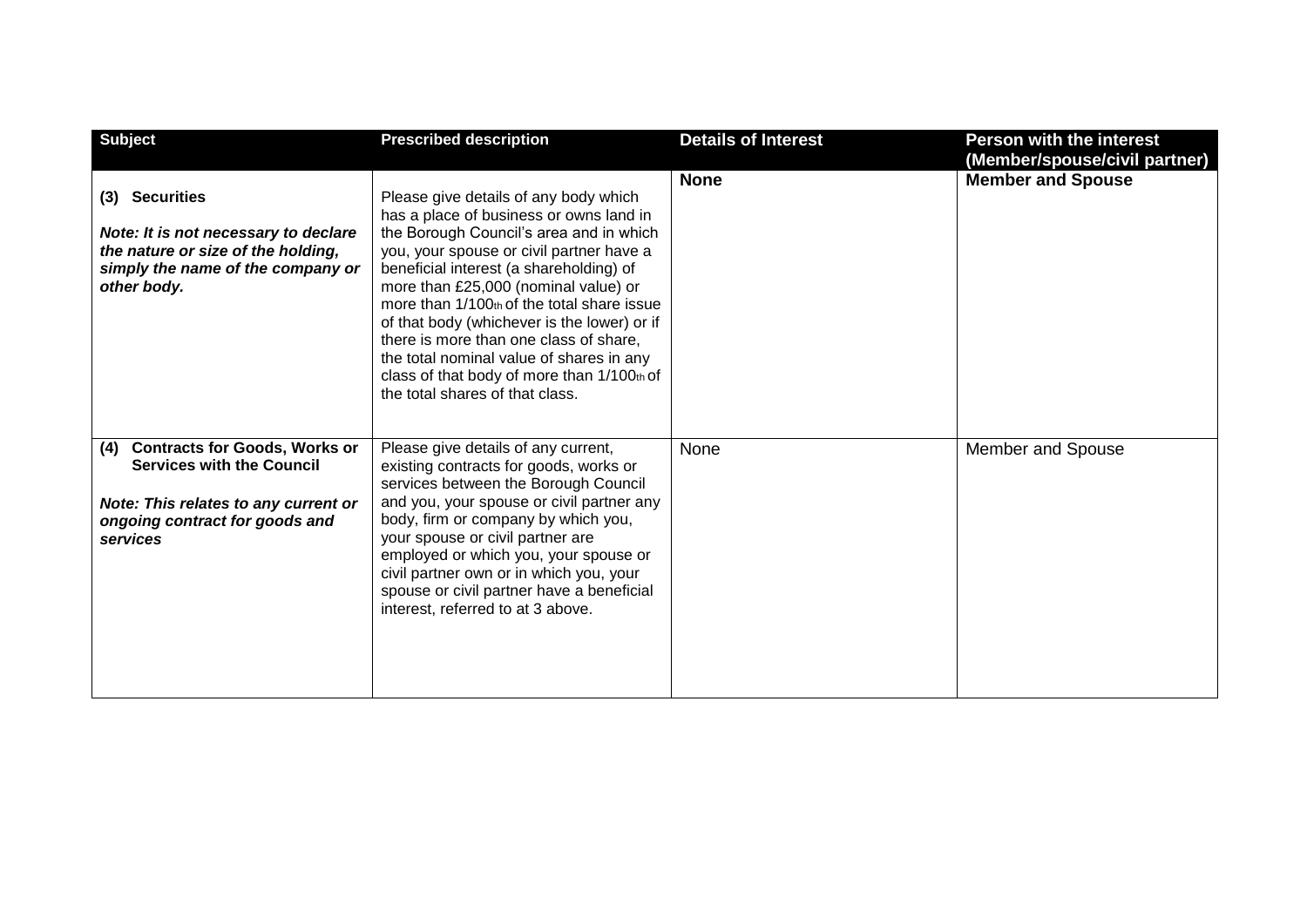| <b>Subject</b>                                                                                                                                                                                                                                               | <b>Prescribed description</b>                                                                                                                                                                                                                                                                                                                                                                                                                                                                                                                                                                      | <b>Details of Interest</b>                                 | <b>Person with the interest</b><br>(Member/spouse/civil partner) |
|--------------------------------------------------------------------------------------------------------------------------------------------------------------------------------------------------------------------------------------------------------------|----------------------------------------------------------------------------------------------------------------------------------------------------------------------------------------------------------------------------------------------------------------------------------------------------------------------------------------------------------------------------------------------------------------------------------------------------------------------------------------------------------------------------------------------------------------------------------------------------|------------------------------------------------------------|------------------------------------------------------------------|
| <b>Land and Licences</b><br>(5)<br>Note: this should include your own<br>home or the home of your<br>spouse/civil partner that is within<br>CE borough and any property for<br>which you, your spouse or civil<br>partner receives rent or are<br>mortgagees | The address or other description<br>(sufficient to identify the location) of any<br>land or property in the Borough Council's<br>area in which you, your spouse or civil<br>partner have a beneficial interest.<br>Please indicate whether you, your<br>spouse or civil partner are the owner,<br>lessee or tenant. You should include<br>land in which you, your spouse or civil<br>partner may have a licence, alone or<br>with others, to occupy for a period of one<br>month or longer. You must also include,<br>for example, any allotments you, your<br>spouse or civil partner rent or use | Joint ownership of<br>9 Grebe Close<br>Poynton<br>Cheshire | Member and Spouse                                                |
| <b>Corporate Tenancies: Land</b><br>(6)<br>leased from Cheshire East<br><b>Borough Council</b><br>Note: This applies to any corporate<br>tenancy from Cheshire East<br><b>Council</b>                                                                        | Please give the address or other<br>description (sufficient to identify the<br>location) of any land leased or licensed<br>from the Borough Council by you, your<br>spouse or civil partner or any body, firm<br>or company by which you, your spouse<br>or civil partner are employed or which<br>you, your spouse or civil partner own or<br>in which you, your spouse or civil partner<br>have a beneficial interest (specified at 3<br>above).                                                                                                                                                 | None                                                       | <b>Member and Spouse</b>                                         |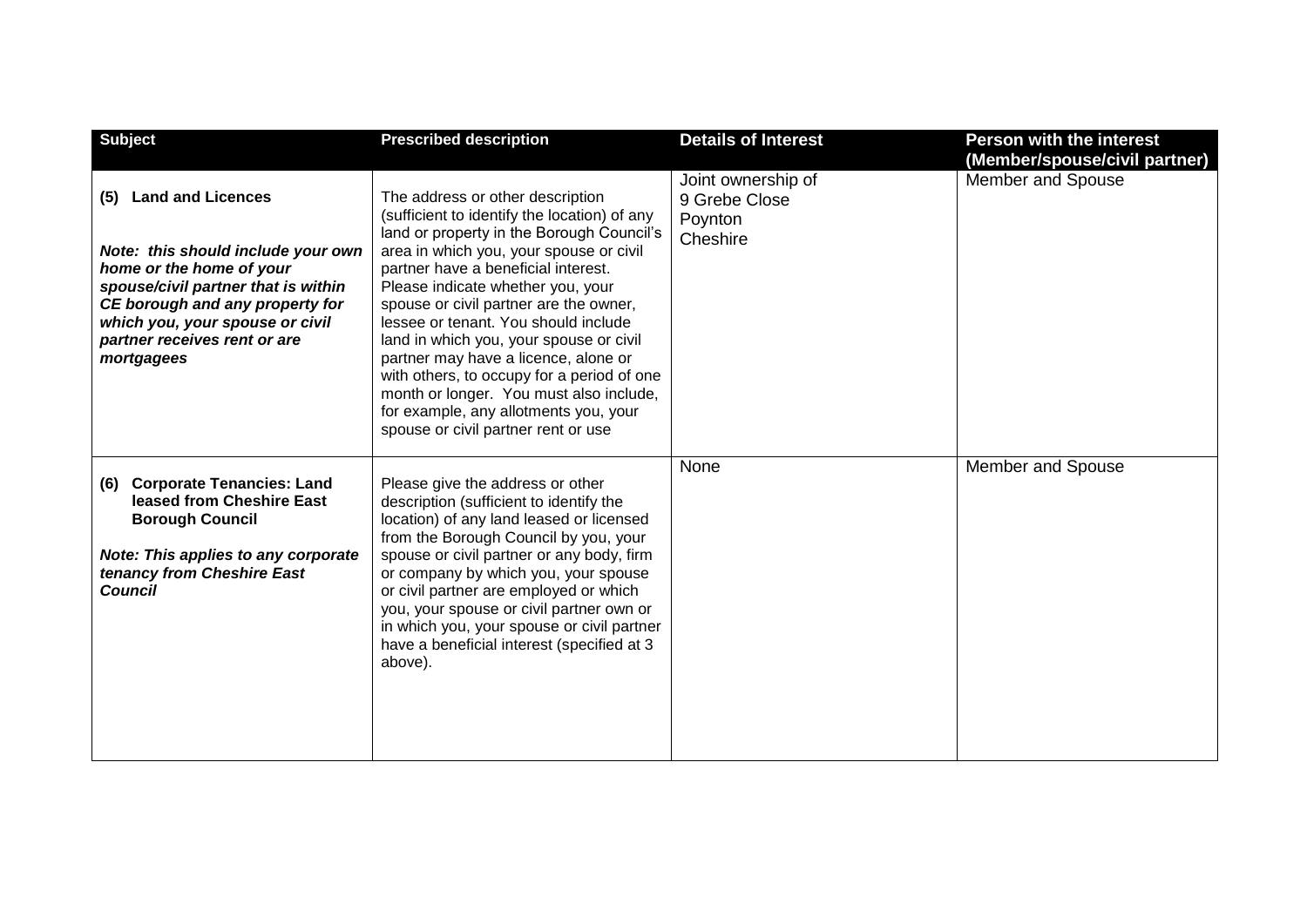## B PERSONAL INTERESTS

Under Cheshire East Council's Member Code of Conduct, as an elected or co-opted member of Cheshire East Council, you must register the following Personal Interests. Failure to register and/or declare personal interests, or take appropriate action when a personal interest is capable of prejudicing your participation in Council business, can leave the Council open to challenge, impact upon the reputation of the authority and result in a Member being found to be in breach of the Member Code of Conduct.

| Description                                                                                                                                    | Name of body                   | Nature of interest |
|------------------------------------------------------------------------------------------------------------------------------------------------|--------------------------------|--------------------|
| A position of general control or<br>management of any body to which you have<br>been appointed or nominated by Cheshire<br><b>East Council</b> | <b>Cheshire Fire Authority</b> | Nominated Member   |
| A position of general control or<br>management of any body exercising<br>functions of a public nature                                          | Member of Poynton Town Council | Member             |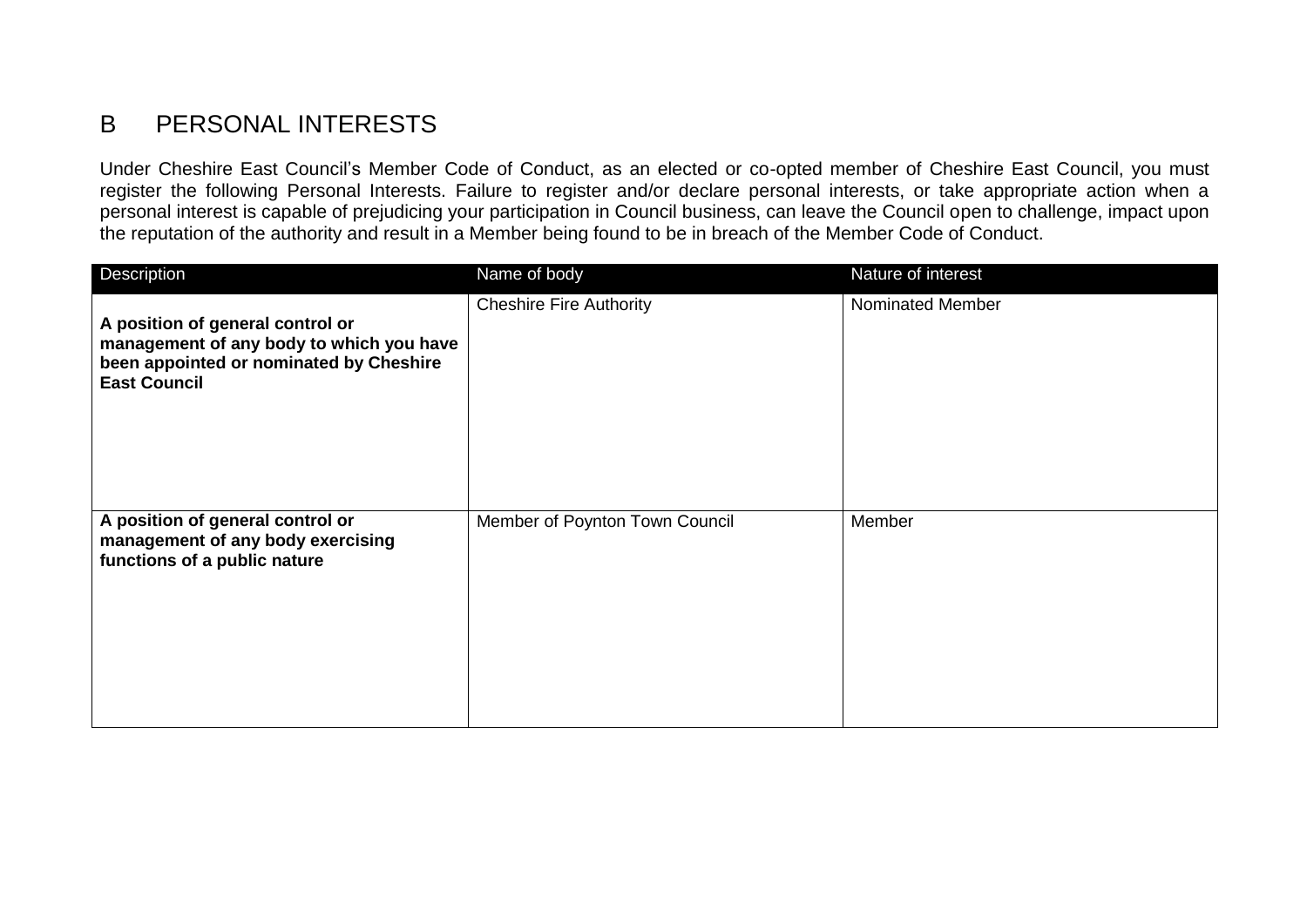| Description                                                                                                                                                                                 | Name of body                             | Nature of interest |
|---------------------------------------------------------------------------------------------------------------------------------------------------------------------------------------------|------------------------------------------|--------------------|
| A position of general control or<br>management of any body directed to<br>charitable purposes                                                                                               | Treasurer of Poynton Parish Plan         | Member             |
|                                                                                                                                                                                             | Treasurer of Poynton Twinning Assocn     | Spouse             |
|                                                                                                                                                                                             |                                          |                    |
|                                                                                                                                                                                             |                                          |                    |
| A position of general control or<br>management of any body whose principle<br>purposes include influencing of public<br>opinion or policy (including any political<br>party or trade union) | Treasurer of Poynton Conservative Assocn | Member             |
| Membership of any body specified by the<br><b>Audit and Governance Committee</b>                                                                                                            | Not Applicable                           | Not Applicable     |

Please note that in addition to classes of personal interest set out above, you will have a personal interest in any business of the authority where a decision in relation to that business might reasonably be regarded as affecting your wellbeing or financial position or the wellbeing or financial position of a "relevant person" to a greater extent than the majority of other Council tax payers, ratepayers, or inhabitants of the electoral division or ward, as the case may be, affected by the decision. Due to the nature of such interests, it is not